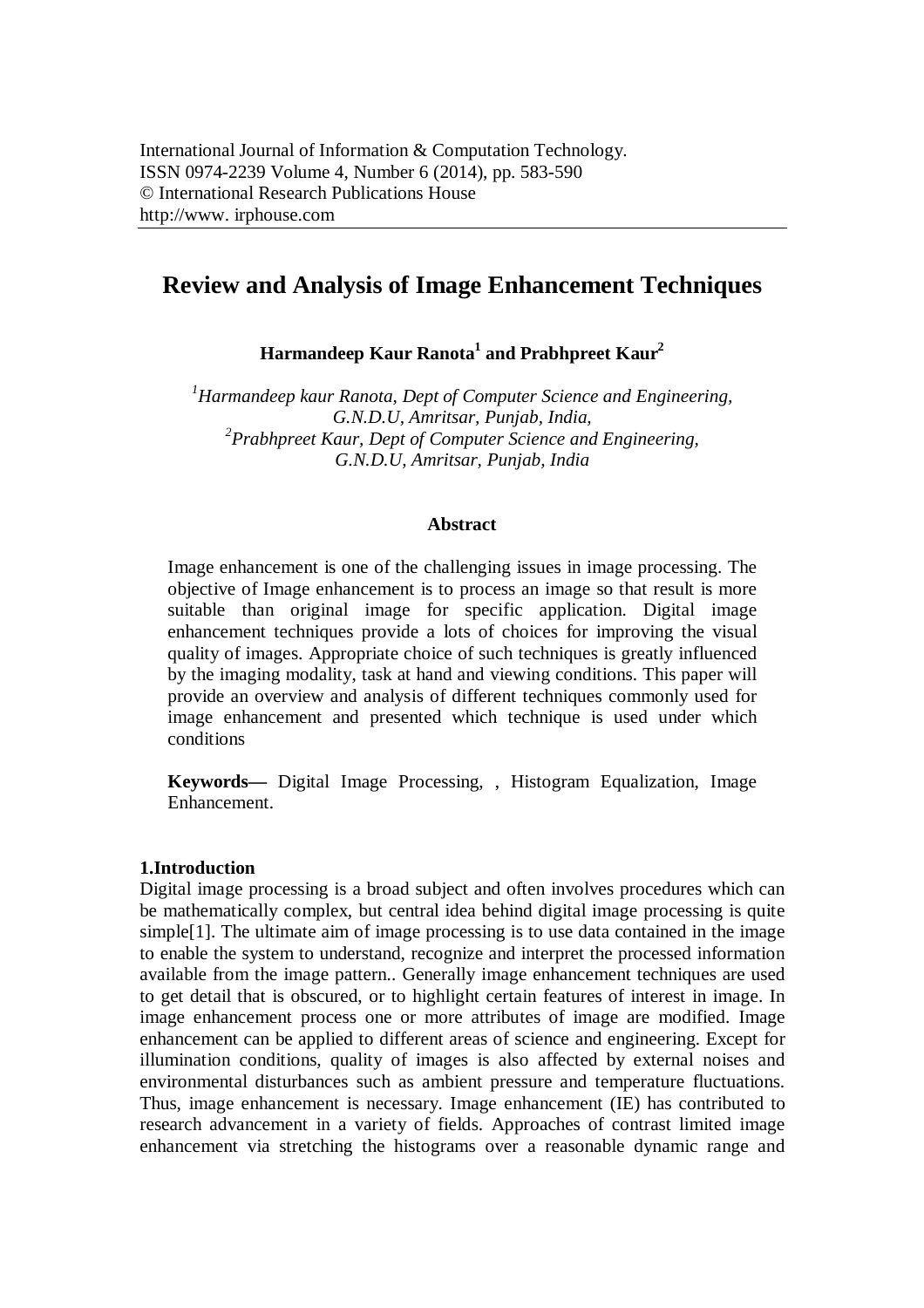multi-scale adaptive histogram equalizations can be developed. An adaptive algorithm is adapted to the image intensity distribution either globally or locally. By separating smooth and detail areas of an image, the algorithm is applied to each of them to avoid excessive enhancement of noises. In most cases, quality of images is affected by atmosphere medium and water medium, therefore image enhancement is required.

# **ii.AREAS IN WHICH IMAGE ENCHANCEMENT USED**

Some of the areas in which IE has wide application are noted below [2].

- 1. In atmospheric sciences, image enhancement is used to reduce the effects of haze, fog, and turbulent weather for meteorological observations. Image enhancement helps in detecting shape and structure of remote objects in environment sensing. Satellite images undergo image restoration and enhancement to remove noise.
- 2. In forensics, Image enhancement is used for identification, evidence gathering and surveillance. Images obtained from fingerprint detection, security videos analysis and crime scene investigations are enhanced to used in identification of culprits and protection of victims.
- 3. Astrophotography faces challenges due to light and noise pollution that can be minimized by IE. For real time sharpening and contrast enhancement several cameras have in-built IE functions. however, numerous software, allow editing such images to provide better results.
- 4. In oceanography the study of images reveals interesting features of water flow, sediment concentration, geomorphology and bathymetric patterns to name a few. These features are more clearly observable in images that are digitally enhanced to overcome the problem of moving targets, deficiency of light and obscure surroundings.

Numerous other fields including law enforcement, microbiology, biomedicine, bacteriology, etc., benefit from various IE techniques. These benefits are not limited to professional studies and businesses but extend to the common users who employ IE to cosmetically enhance and correct their images.

### **iii.image enhancement techniques**

Various techniques are used for image enhancement which are given below.

#### **A. Histogram equalization**

Histogram equalization [3] is a very common technique for enhancing the images. Suppose we have an image which is predominantly dark. Then its histogram would be skewed towards the lower end of the grey scale and all the image detail is compressed into the dark end of the histogram.If it could `stretch out' the grey levels at the dark end to produce a more uniformly distributed histogram then the image would become much clearer. Histogram equalization stretches the histogram across the entire spectrum of pixels  $(0 - 255)$ . It increases the contrast of images for the finality of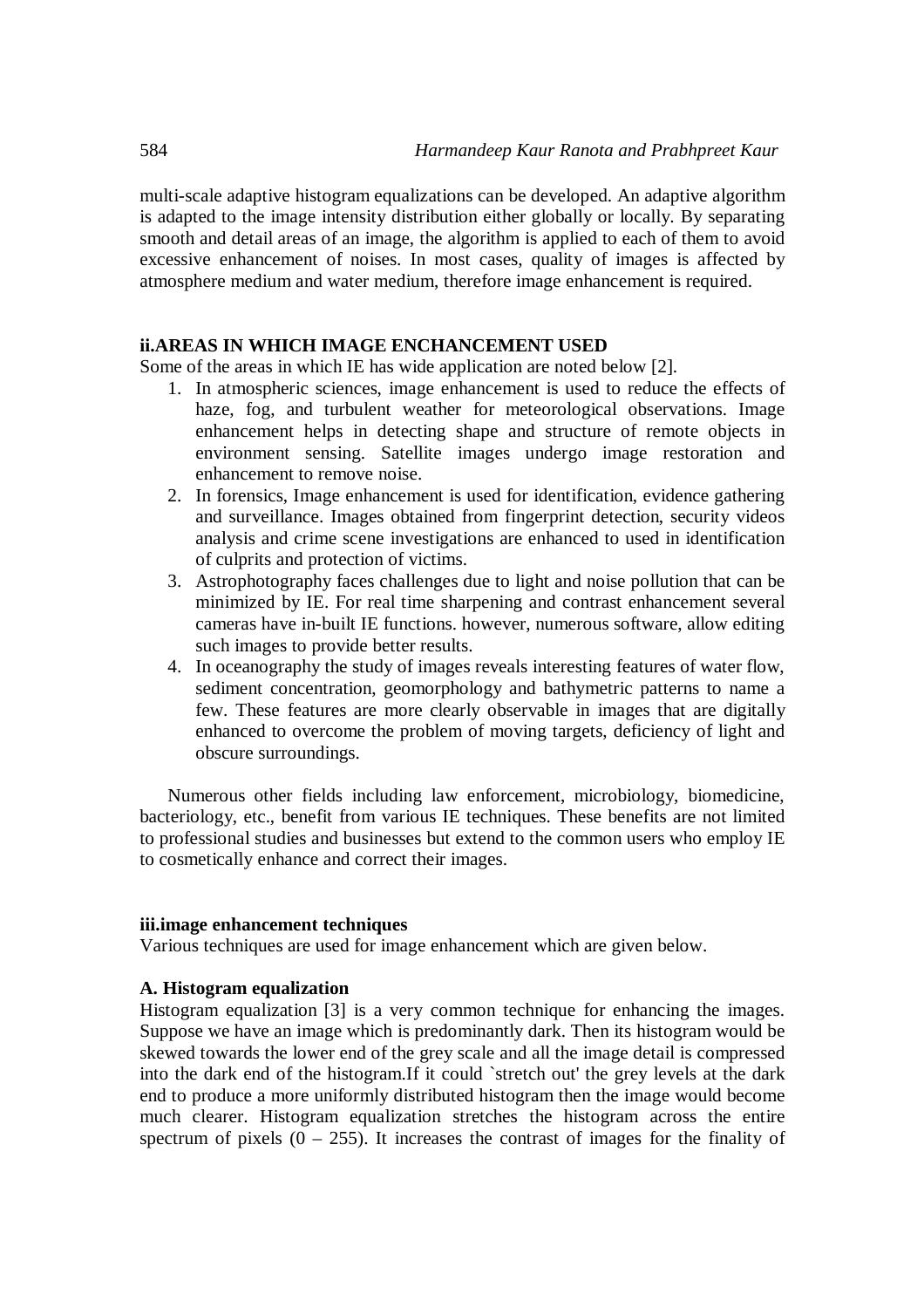human inspection and can be applied to normalize illumination variations in image understanding problems[3]. Histogram equalization is one of the operations that can be applied to obtain new images based on histogram specification or modification. Histogram equalization is considered a global technique. This process is quite simple and for each brightness level j in the original image, the new pixel level value (k) is calculated as given in equation 3.1.

(3.1)

Where the sum counts the number of pixels in the image with brightness equal to or less than j, and T is the total number of pixels.The main purpose of histogram equalization is to find gray level transformation function T to transform image f such that the histogram of  $T(f)$  is equalized.



**Figure 1.** The original image and its histogram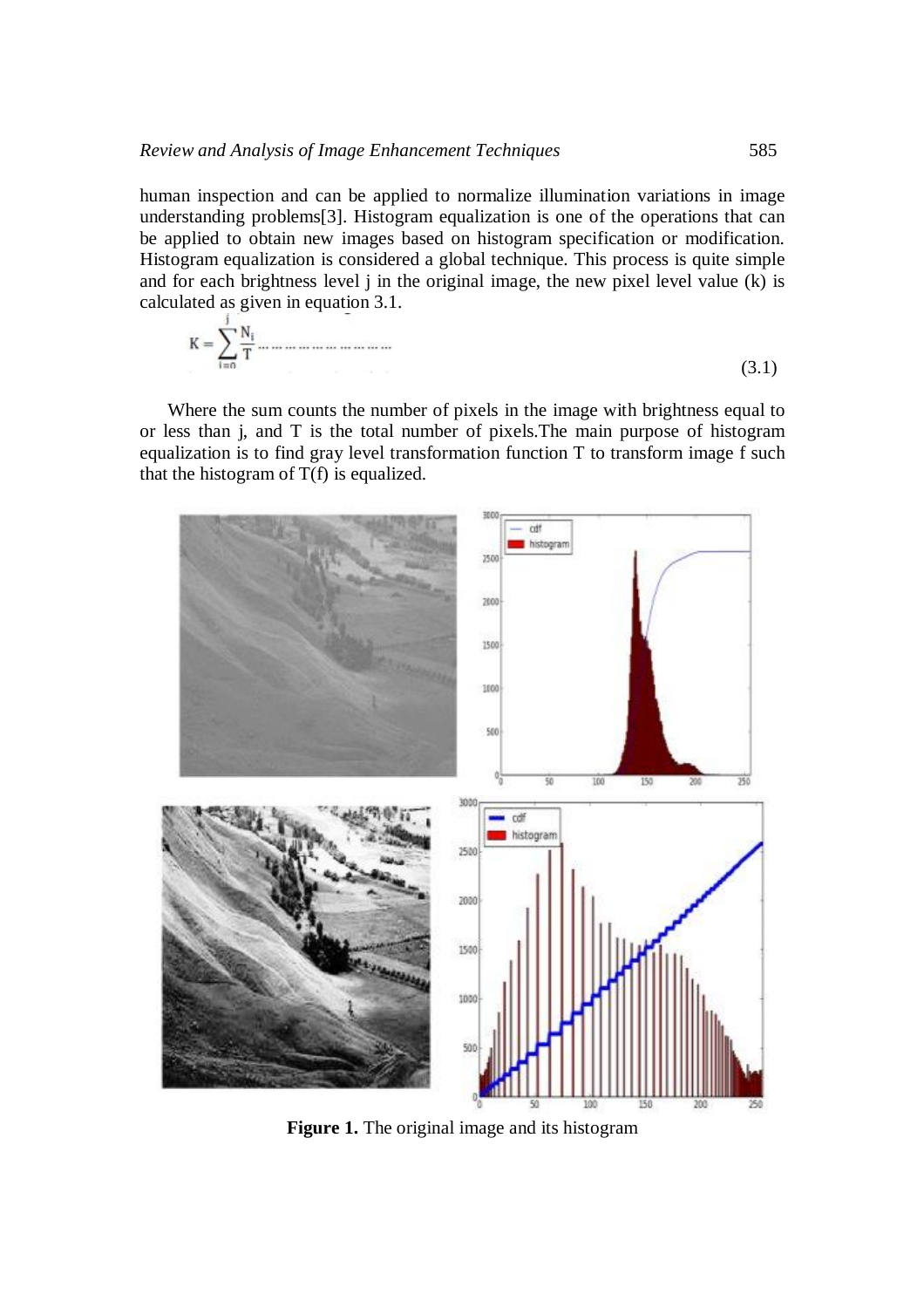# **B. Local Enhancement**

Previous methods of histogram equalizations and histogram matching are global. So, local enhancement [4] is used. Define square or rectangular neighborhood (mask) and move the center from pixel to pixel. For each neighborhood, calculate histogram of the points n the neighborhood obtain histogram equalization /specification function. Map gray level of pixel centered in neighborhood. It can use new pixel values and previous histogram to calculate next histogram.



**Figure 2.** (A) Original Image (b) Result of Local histogram

#### **C. Log Transformations**

The log transformation maps [5] a narrow range of low input grey level values into a wider range of output values.The inverse log transformation performs the opposite transformation. Log functions are particularly useful when the input grey level values may have an extremely large range of values.Sometimes the dynamic range of a processed image far exceeds the capability of the display device, in this case only the brightest parts of the images are visible on the display screen. To solve this problem an effective way to compress the dynamic range of pixel values is to use the Log Transformations, which is given by,

g(x, y) = c. Log (1 + r)) ….…………. (3.2)

Where c is constant and it is assumed that  $r \geq 0$ . This transformation maps a narrow range of low-level grey scale intensities into a wider range of output values. Log Transformations is used to expand values of dark pixels and compress values of bright pixels[9]. Inverse log transform function is used to expand the values of high pixels in an image while compressing the darker-level values.Inverse log transform function maps the wide range of high-level grey scale intensities into a narrow range of high level output values. Example of log transformation is given below.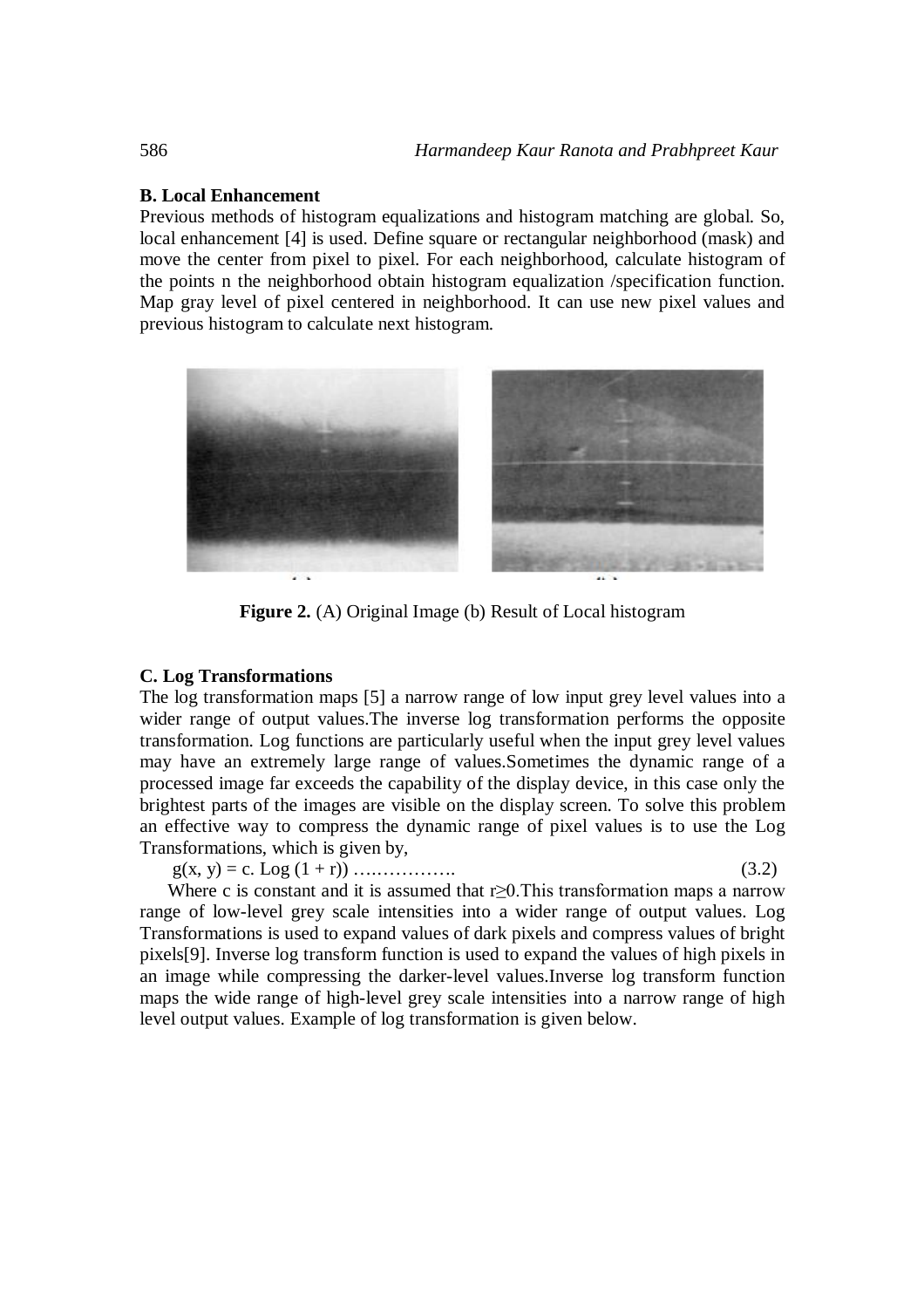

Figure 3. Example showing effect of Logarithmic transformation (a) Tranfer Function (b) Original Image (c) Processing Output

# **D. Thresholding Transformations**

Thresholding transformations [6] are particularly useful for segmentation in which we want to isolate an object of interest from a background. Image threshold is the process of separating the information (objects) of an image from its background, hence, thresholding is usually applied to grey-level or color document scanned images.Thresholding can be categorized into two main categories:global and local. Global thresholding methods choose one threshold value for the entire document image, which is often based on the estimation of the background level from the intensity histogram of the image; hence, it is considered a point processing operation. Global thresholding methods are used to automatically reduce a grey-level image to a binary image. The images applied to such methods are assumed to have two classes of pixels (foreground and background). The purpose of a global thresholding method is to automatically specify a threshold value T, where the pixel values below it are considered foreground and the values above are background. A simple method would be to choose the mean or median value of all the pixels in the input image, the mean or median will work well as the threshold, however, this will generally not be the case especially if the pixels are not uniformly distributed in an image.

Local adaptive thresholding uses different values for each pixel according to the local area information. Local thresholding techniques are used with document images having non-uniform background illumination or complex backgrounds, such as watermarks found in security documents if the global thresholding methods fail to separate the foreground from the background[6]. This is due to the fact that the histogram of such images provides more than two peaks making it difficult for a global thresholding technique to separate the objects from the background, thus; local thresholding methods are the solution.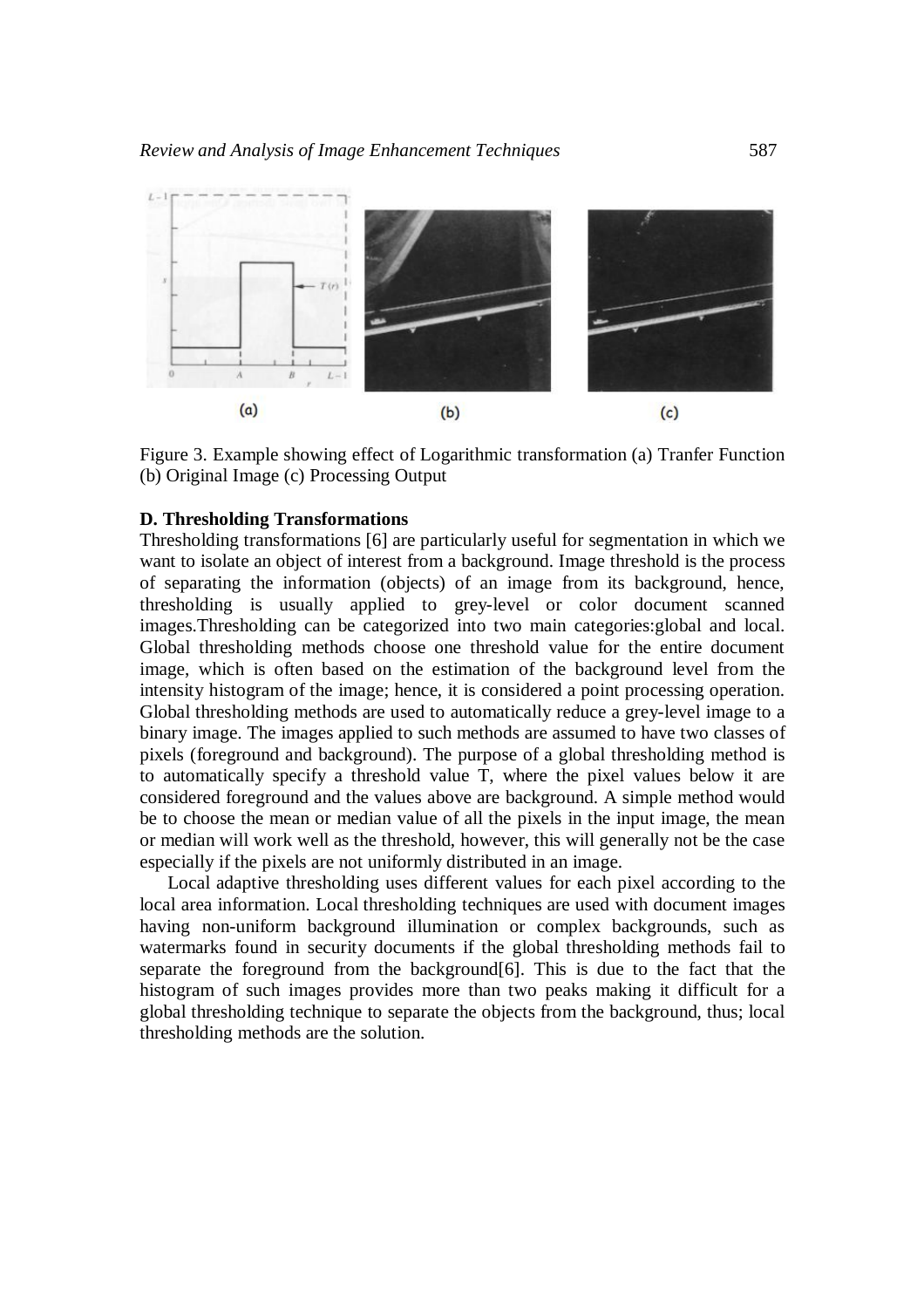

**Figure 4.** (a) Original Image (b) Result of Thresholding

#### **E. Contrast Stretching**

To expand the range of brightness values in an image the contrast enhancement techniques are used, so that the image can be efficiently displayed in a manner desired by the analyst. The level of contrast in an image may vary due to poor illumination or improper setting in the acquisition sensor device. Therefore, there is a need to manipulate the contrast of an image in order to compensate for difficulties in image acquisition[7]. The idea behind contrast stretching is to increase the dynamic range of the gray levels in the image being processed. The idea is to modify the dynamic range of the grey-levels in the images. Linear Contrast Stretch is the simplest contrast stretch algorithm that stretches the pixel values of a low-contrast image or highcontrast image by extending the dynamic range acros the whole image spectrum from  $0 - (L-1)$ .



**Figure 5.** (a) Original Image (b) Result of Contrast Stretching

#### **F. Un-sharp Masking**

In the un-sharp masking (UM) approach[8] for image enhancement, a fraction of the high-pass filtered image is added to the original one to form the enhanced image [20].The input/output relation for the un-sharp masking filter can be written as follows:<br> $\mathbf{x} = \mathbf{x} + \lambda \mathbf{z}$ .................

(3.3)

Where are the inputs, output images and is a positive constant which controls the fraction of the high-pass filtered image z to be added to the input image.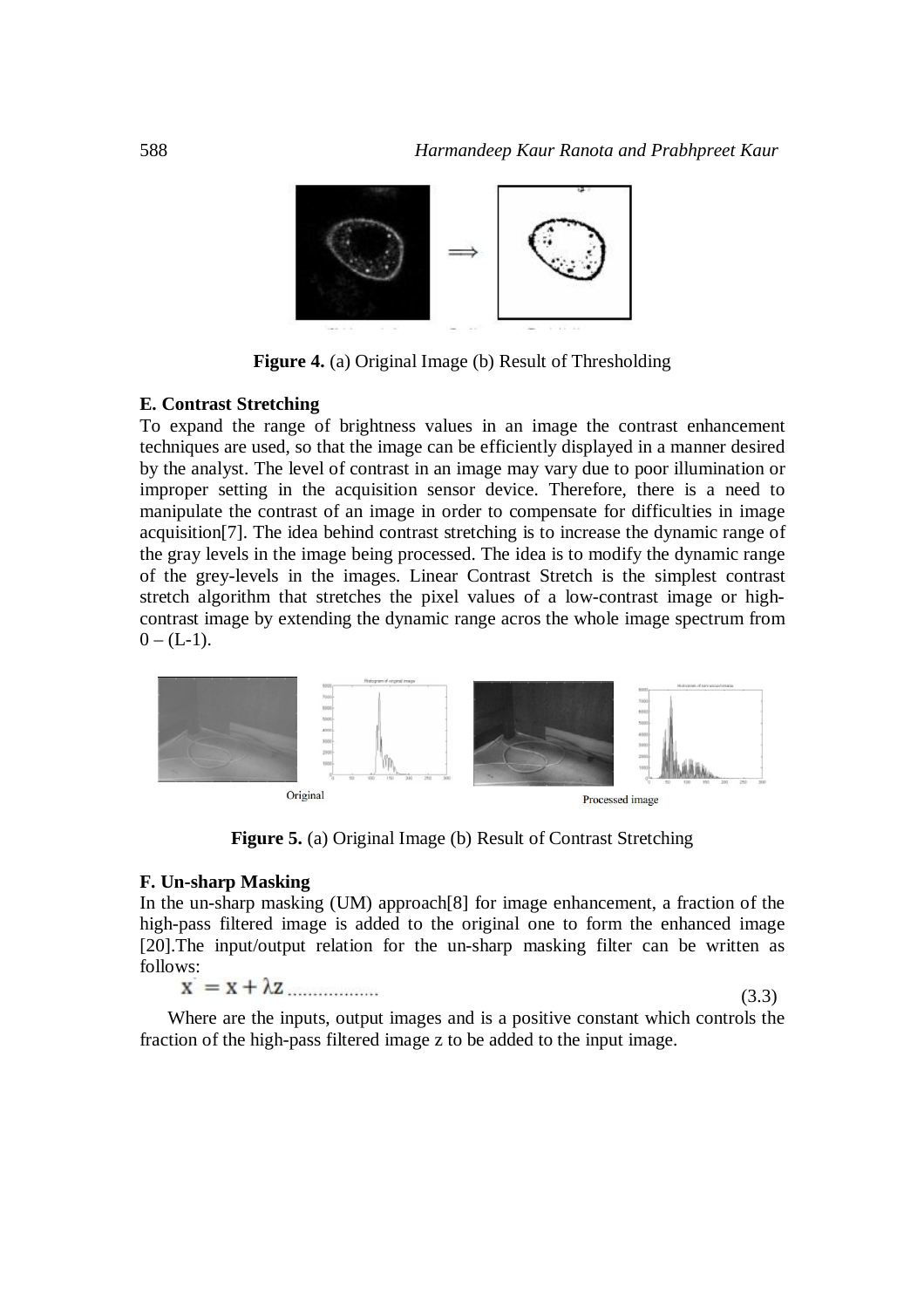

**Fig.** The un-sharp masking structure.



**Figure 6.** (a) Original Image (b) Result of Un-sharp Mask

This is a simple method, but it has two major drawbacks. First it enhances the noise present in the image. Second, it enhances too much the sharp transitions which lead to excessive overshoot on sharp edges.Below given table represents the comparative analysis of image enhancement techniques.

**TABLE I.** COMPARATIVE ANALYSIS OF IMAGE ENHANCEMENT **TECHNIQUES** 

|                | S.NO TECHNIQUES | <b>ADVANTAGES</b>                                                 |
|----------------|-----------------|-------------------------------------------------------------------|
| $\mathbf{1}$   | Histogram       | This technique is very simple.                                    |
|                | Technique       | Only the global histogram equalization can be done                |
|                |                 | completely automatically.                                         |
| 2              | Local           | This technique is very simple to use.                             |
|                | Enhancement     | In this technique we define a define square or rectangular        |
|                |                 | neighborhood and move the center from pixel to pixel.             |
| 3              | Log             | Log Transformation is Useful for enhancing details in the         |
|                | Transformation  | darker regions of the image at the expense of detail in the       |
|                |                 | brighter regions the higher-level values.                         |
| $\overline{4}$ | Thresholding    | Thresholding transformations are particularly useful for          |
|                | transformations | segmentation in which we want to isolate an object of             |
|                |                 | interest from a background.                                       |
| 5              | Linear          | Contrast Linear Contrast Stretch is the simplest contrast stretch |
|                | Stretch         | algorithm that stretches the pixel values of a low-contrast       |
|                |                 | image or high-contrast image by extending the dynamic             |
|                |                 | range acros the whole image spectrum                              |